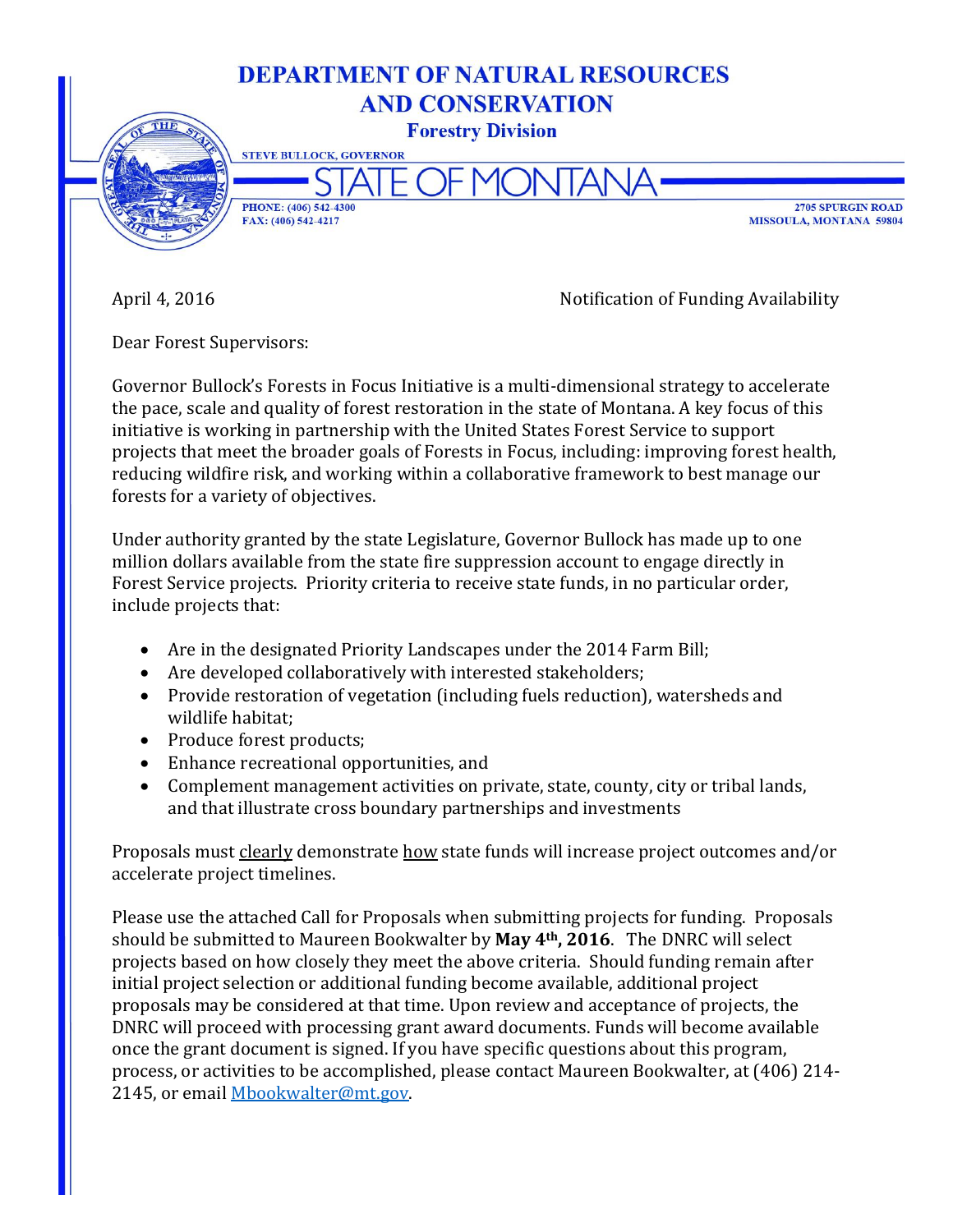We look forward to working with the USFS to advance forest restoration in Montana.

Sincerely,

Maure Bot

Maureen Bookwalter

USFS-DNRC Liaison